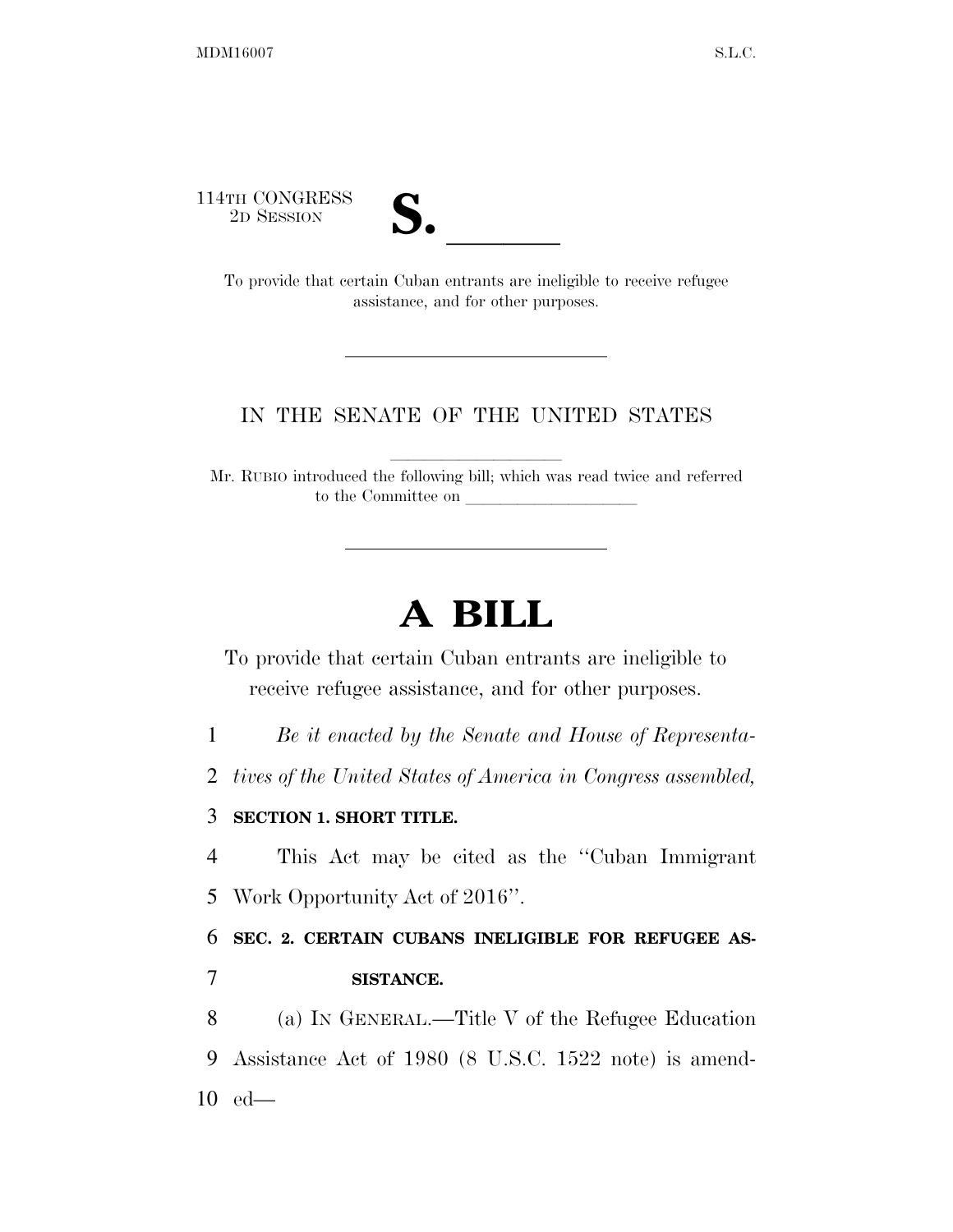| $\mathbf{1}$   | (1) in the title heading, by striking " $\text{CUBAN}$ |
|----------------|--------------------------------------------------------|
| $\overline{2}$ | $AND$ <sup>"</sup> ;                                   |
| 3              | $(2)$ in section 501—                                  |
| $\overline{4}$ | (A) by striking "Cuban and" each place                 |
| 5              | such phrase appears;                                   |
| 6              | (B) in subsection (d), by striking "Cuban"             |
| 7              | $\alpha$ <sup>"</sup> ; and                            |
| 8              | $(C)$ in subsection $(e)$ —                            |
| 9              | $(i)$ in paragraph $(1)$ —                             |
| 10             | (I) by striking "Cuban" and                            |
| 11             | (II) by striking "Cuba or"; and                        |
| 12             | (ii) in paragraph $(2)$ , by striking                  |
| 13             | "Cuba or".                                             |
| 14             | (b) CONFORMING AMENDMENTS.—                            |
| 15             | (1) PERSONAL RESPONSIBILITY AND WORK OP-               |
| 16             | PORTUNITY RECONCILIATION ACT OF 1996.—Section          |
| 17             | $403(d)$ of the Personal Responsibility and Work Op-   |
| 18             | portunity Reconciliation Act of 1996 (8 U.S.C.         |
| 19             | $1613(d)$ is amended—                                  |
| 20             | $(A)$ in the subsection heading, by striking           |
| 21             | "CUBAN AND"; and                                       |
| 22             | (B) by striking "1980, for Cuban and Hai-              |
| 23             | tian entrants" and all that follows and inserting      |
| 24             | " $1980$ (8 U.S.C. $1522$ note), for Haitian en-       |